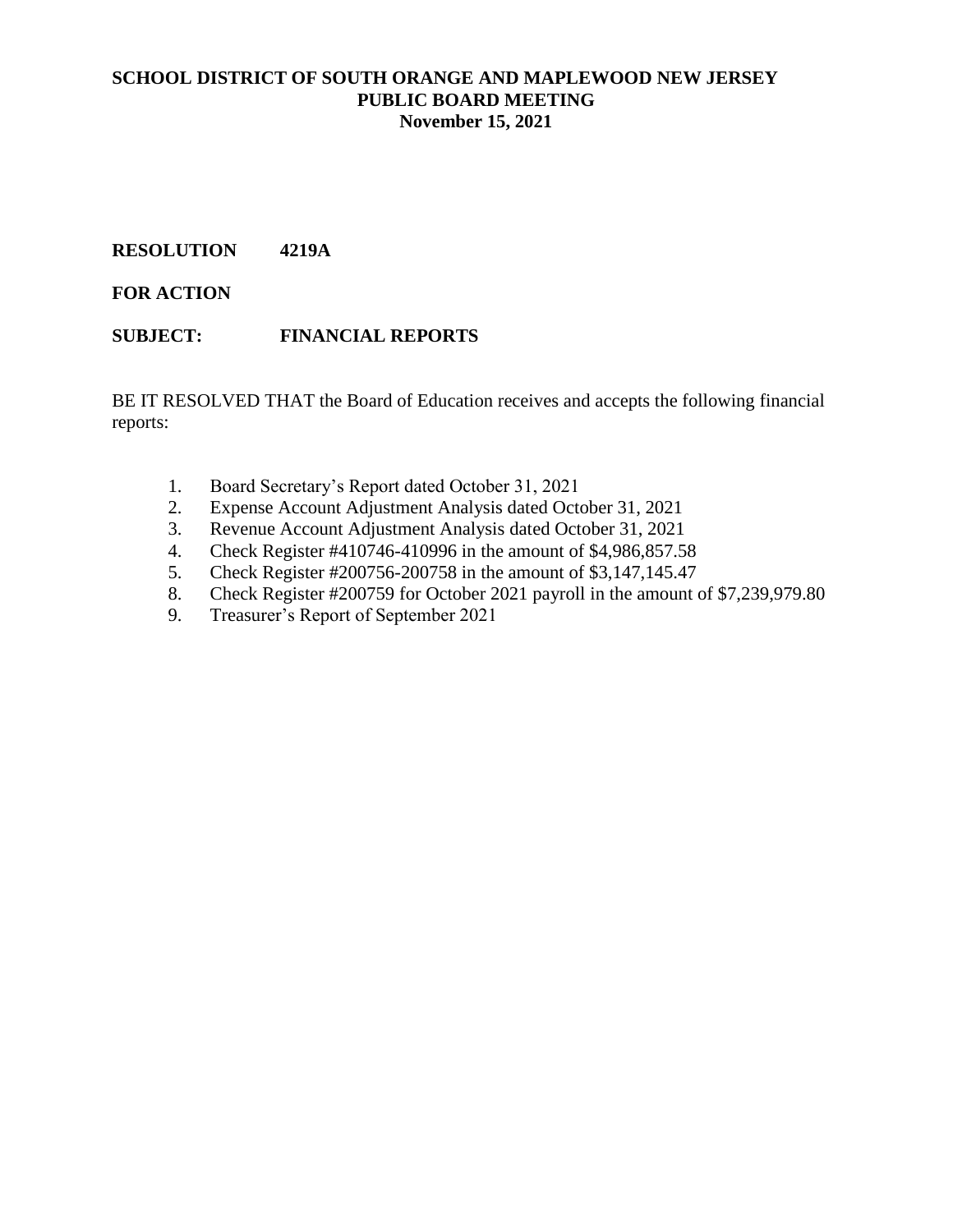### **RESOLUTION 4219B**

**FOR ACTION**

#### **SUBJECT: BOARD OF EDUCATION'S MONTHLY CERTIFICATION**

BE IT RESOLVED THAT pursuant to N.J.A.C. 6:20-2.12(e), we certify that as of September 30, 2021 after review of the secretary's monthly financial report (appropriations section) and upon consultation with the appropriate district officials, to the best of our knowledge no major account or fund has been over expended in violation of N.J.A.C. 6:20-2.13(b) and that sufficient funds are available to meet the district's financial obligations for the remainder of the fiscal year.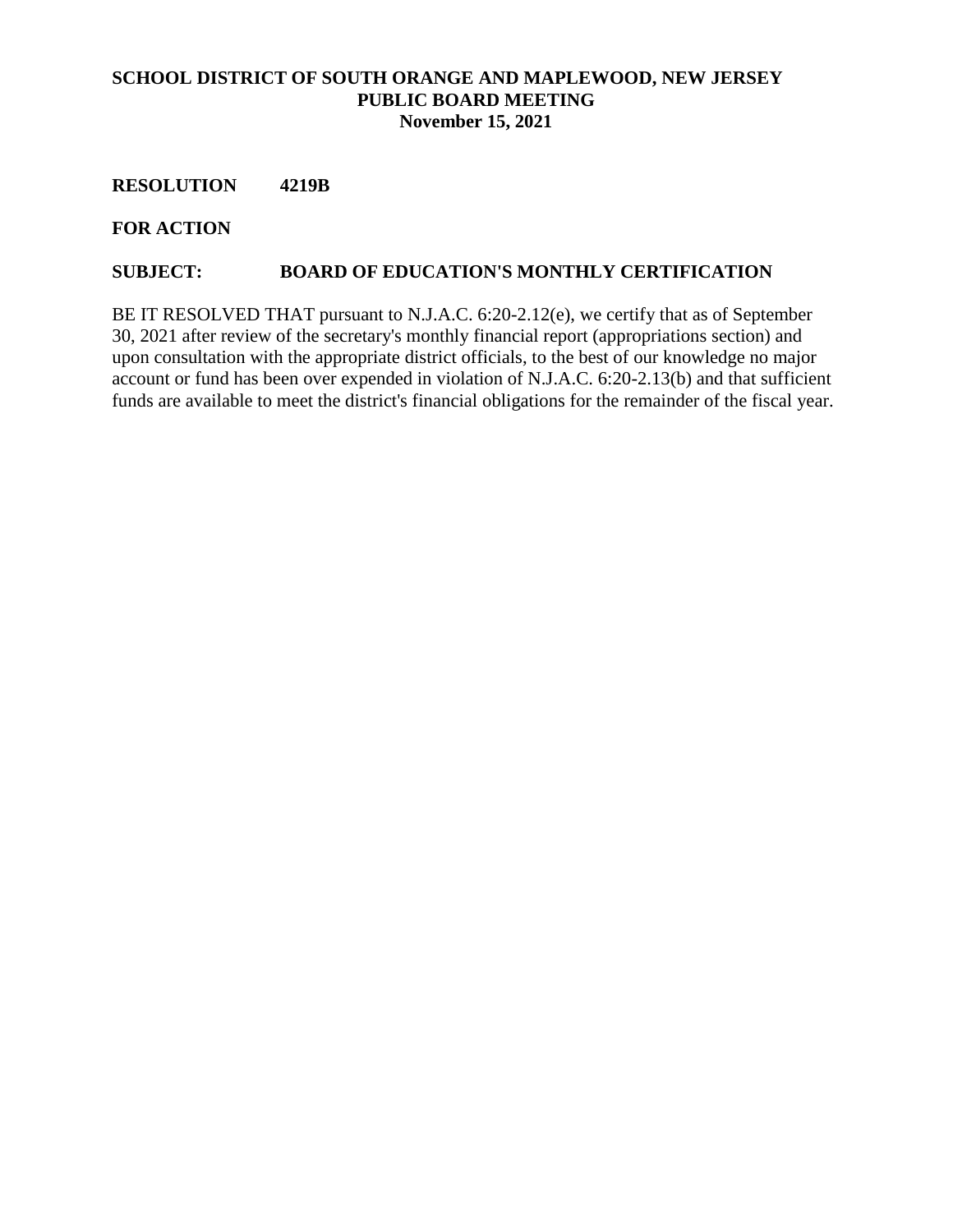#### **RESOLUTION 4219C**

#### **FOR ACTION**

#### **SUBJECT: APPROVE ATTENDANCE AND WORK RELATED TRAVEL AND/OR WORKSHOP EXPENSES**

WHEREAS, the following employees have requested approval for the indicated work-related travel and/or online workshop; and

WHEREAS, the attendance at stated function was previously approved by the employees' supervisor and superintendent as work-related and within the scope of the work responsibilities of the attendee; and

WHEREAS, the attendance at the function was approved as promoting delivery of instruction or furthering efficient operation of the school district; and fiscally prudent;

THEREFORE, BE IT RESOLVED THAT the Board of Education approves the attendance and related travel and/or workshop expenses for the following work-related events:

| <b>EMPLOYEE</b>        | <b>WORKSHOP/CONFERENCE</b>   | Date(s)    | Location     | <b>Estimated</b><br><b>Costs</b> 1 |
|------------------------|------------------------------|------------|--------------|------------------------------------|
| <b>Dorothy Conners</b> | NJASBO - Open Public Records |            |              |                                    |
| l Central Office       | Act and Records Management   | 12/21/2021 | Whippany, NJ | \$150.00                           |

#### BACKGROUND INFORMATION

New Jersey travel regulations (NJAC 6A:23B), Board Policy 8880 – Reimbursement of Travel Related Expenses, and newly enacted legislation [18A:11-12] require prior approval by the Superintendent and by a majority of the full membership of the Board of Education for reimbursement of travel and related expenses of an employee.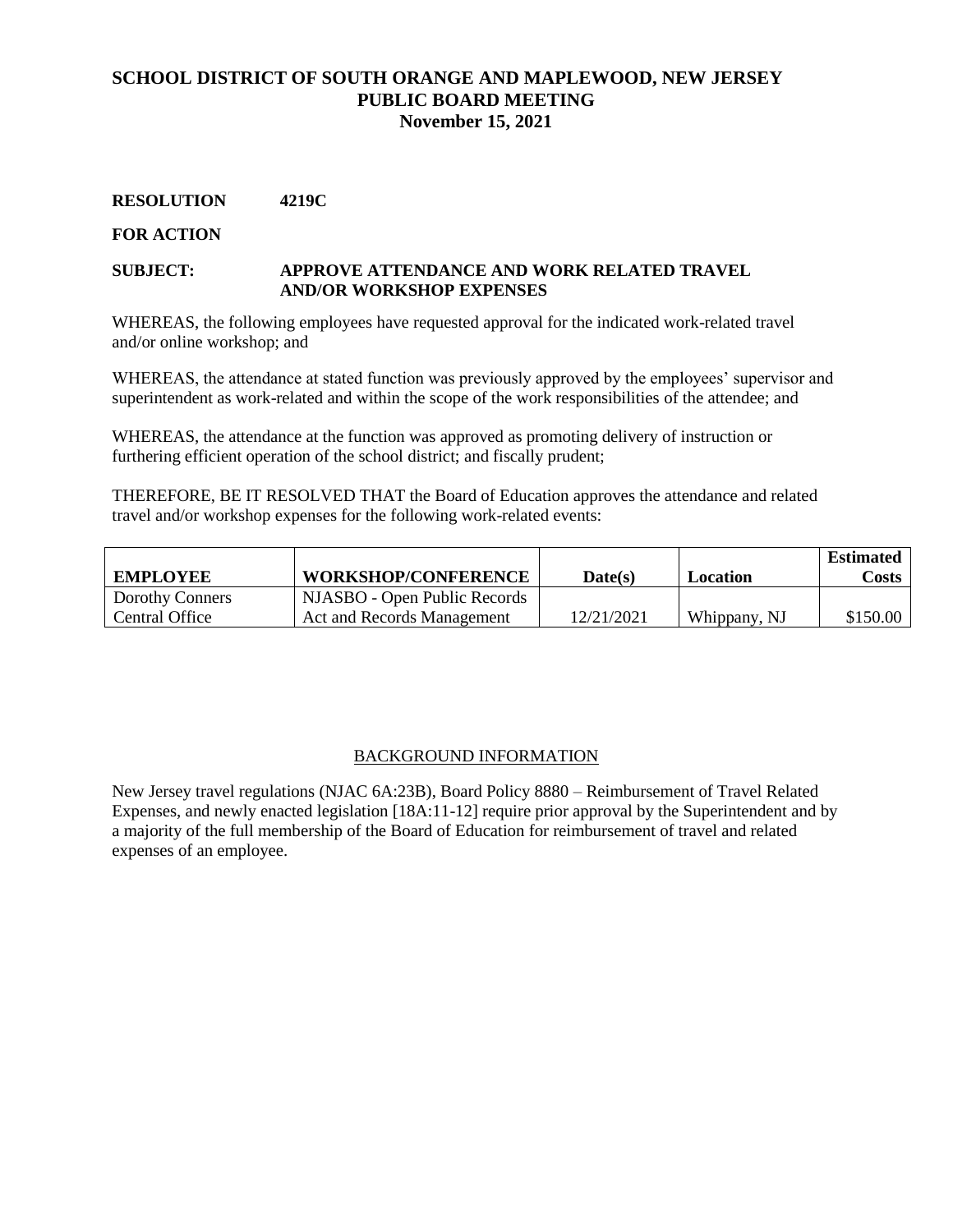### **RESOLUTION 4219D**

**FOR ACTION**

#### **SUBJECT: APPROVE RELATED SERVICE PROVIDERS**

BE IT RESOLVED THAT the Board of Education approves the following provider(s) for the service indicated:

| <b>Provider Name</b>                                     | <b>Service</b>                                 | Rate                                           |
|----------------------------------------------------------|------------------------------------------------|------------------------------------------------|
| Cure Staffing, Inc.<br>Whitestone, NY                    | Registered Nurse (RN)                          | $$72.00$ per hour<br>\$75.00 last minute calls |
| Jewish Vocational Service of Metrowest<br>Livingston, NJ | <b>Vocational Evaluations</b>                  | \$900.00 per eval                              |
| Brain Health Neuropsychology, LLC<br>Parsippany, NJ      | Comprehensive<br>Neuropsychological Evaluation | $$4,500$ per eval                              |

### BACKGROUND INFORMATION

The providers will perform services and/or evaluations for students as needed.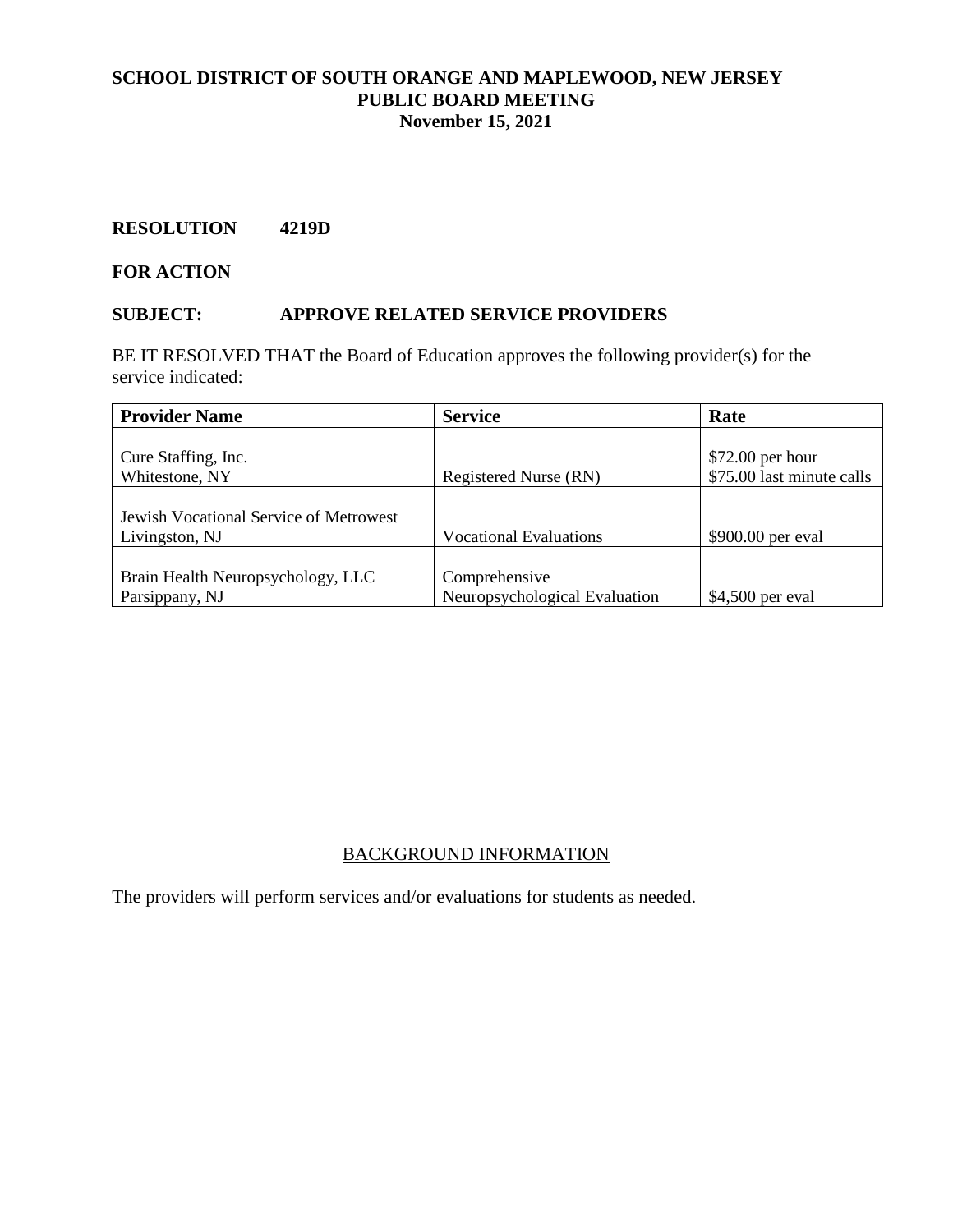### **RESOLUTION 4219E**

#### **FOR ACTION**

### **SUBJECT: APPROVES USE OF VENDORS**

BE IT RESOLVED THAT the Board of Education approves the use of the following vendors in excess of the \$40,000 for the 2021-2022 school year:

| <b>VENDOR NAME</b> | <b>PRODUCT</b>                  | <b>TYPE OF</b><br><b>VENDOR</b> |  |
|--------------------|---------------------------------|---------------------------------|--|
| South Orange Water | Utility                         | Other                           |  |
| Tang Math          | <b>Professional Development</b> | Other                           |  |

# BACKGROUND INFORMATION

The Board is required to approve spending authority above \$40,000 for items not awarded by public bidding. Copyrighted materials and vendors on co-op and state contract are exempt from public bidding.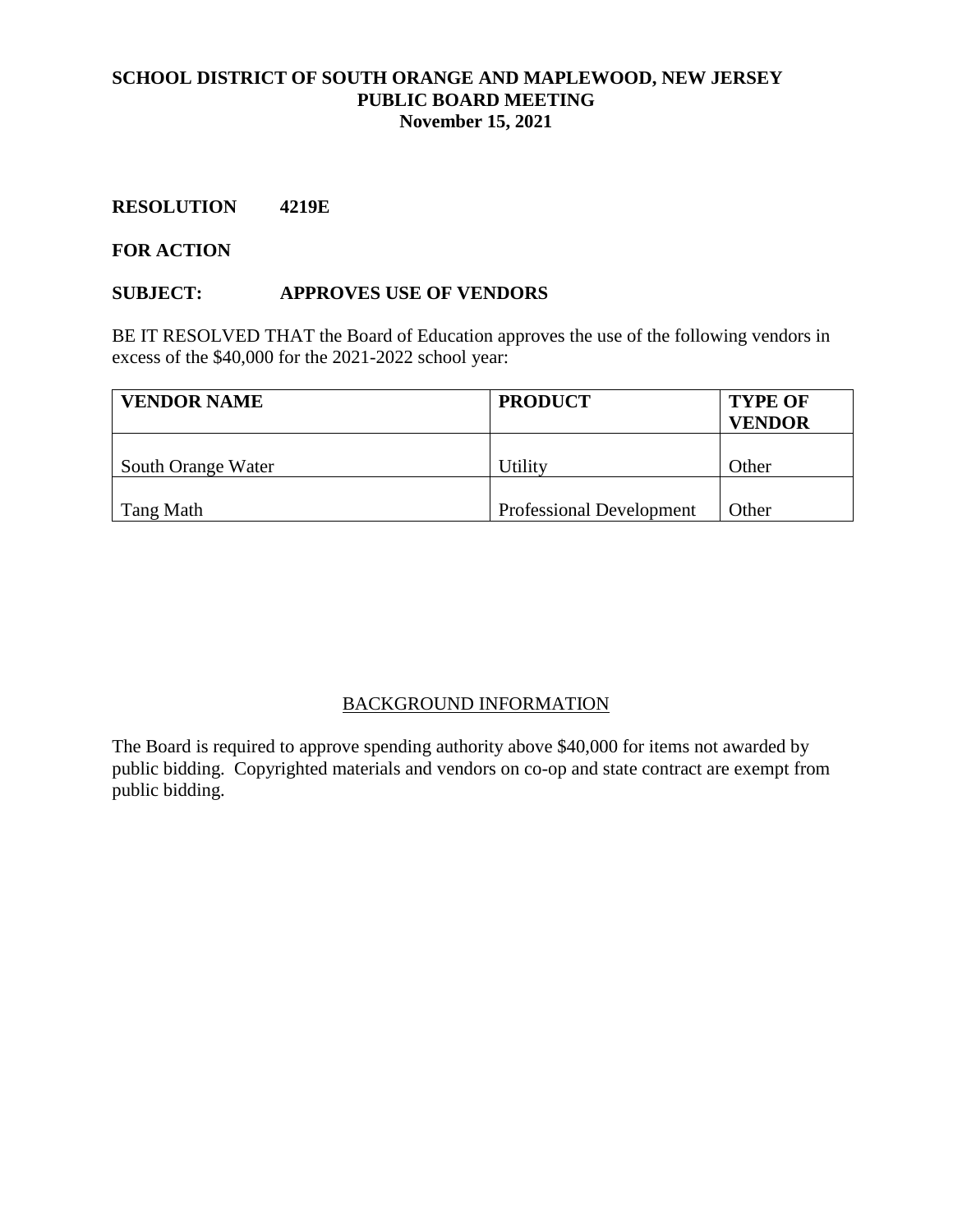#### **RESOLUTION 4219F**

**FOR ACTION** 

#### **SUBJECT:** APPROVE PARENTAL CONTRACT FOR STUDENT TRANSPORTATION

BE IT RESOLVED THAT the Board of Education approves a Parental Contract for Student Transportation for special education students ID# 4854867939 and 1683027001, pending receipt of all required documents and authorize the Board President to execute the transportation contract.

### BACKGROUND INFORMATION

Under the terms of this agreement, the Board agrees to reimburse the parent for transportation costs.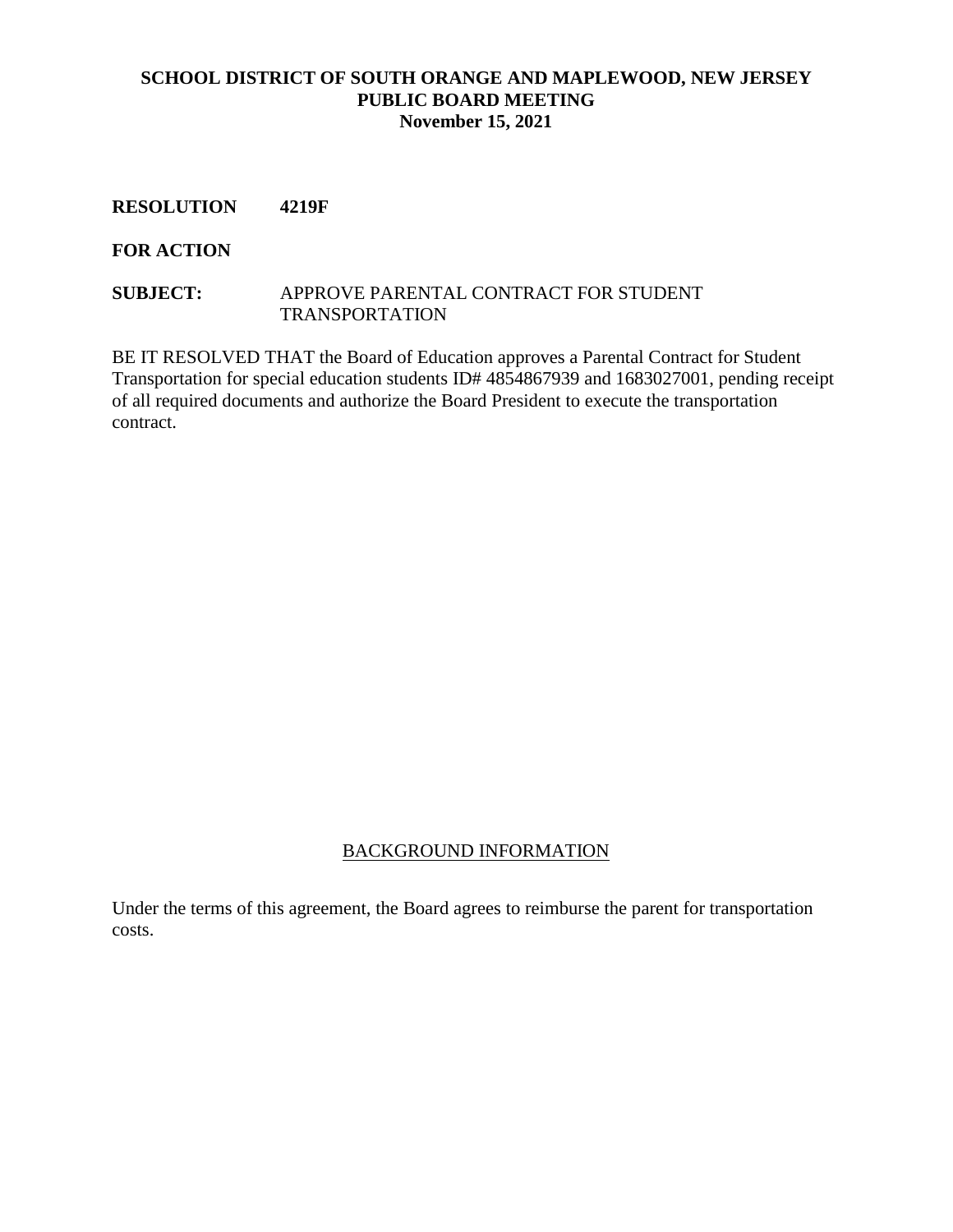**RESOLUTION 4219G**

### **FOR ACTION**

### **SUBJECT:** ACCEPT COMPREHENSIVE MAINTENANCE PLAN

BE IT RESOLVED THAT the Board of Education accepts the district's Comprehensive Maintenance Plan for the 2021-22 school year and the Annual Maintenance Reserve Deposit Worksheet per N.J.A.C. 6:24 (form M-1) as submitted.

BE IT FURTHER RESOLVED THAT the Board of Education states that the district's required maintenance activities are reasonable to keep the schools' facilities open and safe for use or in its original condition and maintain the validity of their warranties.

# BACKGROUND INFORMATION

As per 6A:26A-3.1, the Comprehensive Maintenance Plan and the Annual Maintenance Reserve Deposit Worksheet (form M-1) is required to be submitted to NJDOE in November of each year, accompanied by a Board resolution approving the submission of the plan.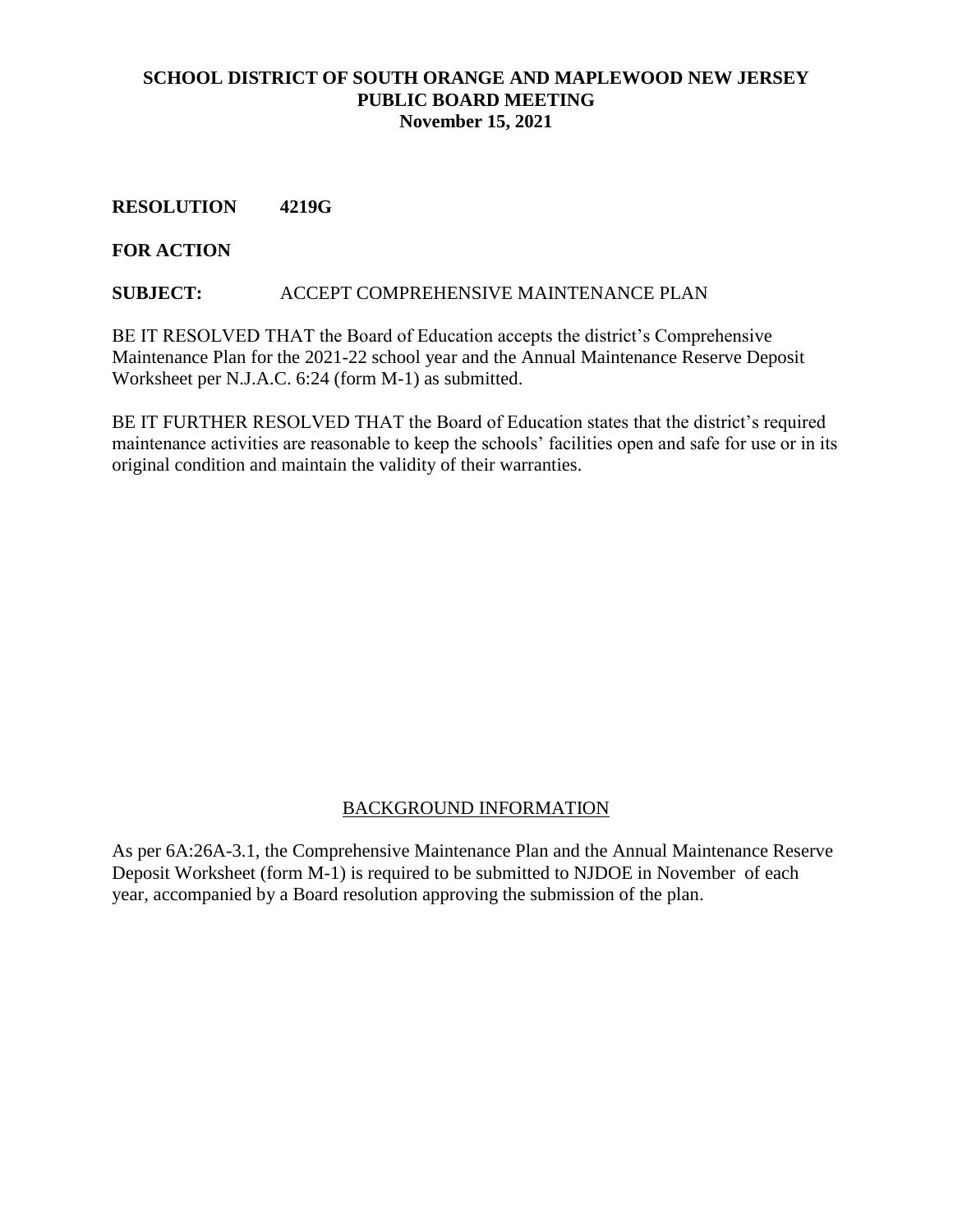**RESOLUTION 4219H**

#### **FOR ACTION**

#### **SUBJECT:** REFUND UNEXPENDED SPECIAL REVENUE FUNDS

BE IT RESOLVED THAT the Board of Education approves the refund of \$81,312.00 special revenue funds to the Treasurer of the State of New Jersey as listed below:

# Nonpublic State Aid

| 2020-21 Nonpublic Compensatory Aid              | \$29,350 |              |
|-------------------------------------------------|----------|--------------|
| 2020-21 Nonpublic Exam & Classification Aid     | \$17,473 |              |
| 2020-21 Nonpublic Supplementary Instruction Aid | \$11,577 |              |
| 2020-21 Nonpublic Corrective Speech Aid         | \$18,592 |              |
| 2020-21 Nonpublic Textbook Aid                  | \$1,870  |              |
| 2020-21 Nonpublic Nursing                       | \$       | $\mathbf{0}$ |
| 2020-21 Nonpublic Technology                    | S        | 0            |
| 2020-21 Nonpublic Security                      | \$2,450  |              |
| <b>Total Refund Due</b>                         | \$81,312 |              |

### BACKGROUND INFORMATION

These funds remained unexpended at the end of the FY21 program year and must be refunded to the grantor. The amounts are reflected in the June 30, 2021 audit as amounts due to grantor.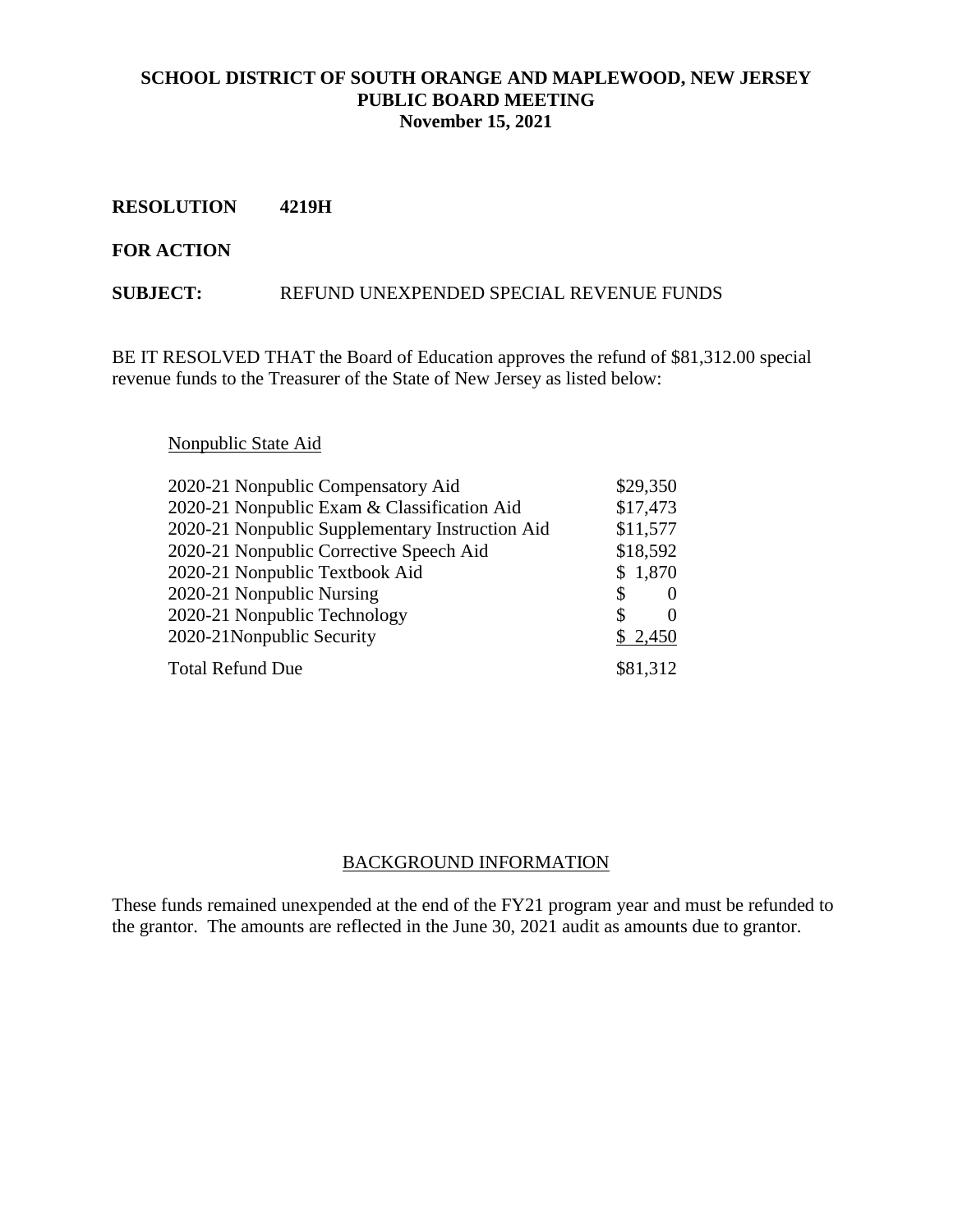### **RESOLUTION 4219I**

#### **FOR ACTION**

#### **SUBJECT:** APPROVE TUITION AGREEMENT WITH ESSEX COUNTY VOCATIONAL SCHOOLS FOR THE 2021-2022 SCHOOL YEAR

BE IT RESOLVED THAT the Board of Education approves a tuition agreement with Essex County Vocational Schools for the 2021-2022 school year.

| Full Time:               |                      |
|--------------------------|----------------------|
| <b>Regular Education</b> | \$5,911 per student  |
| <b>Special Education</b> | $$9,104$ per student |
|                          |                      |
| <b>Shared Time:</b>      |                      |
|                          |                      |

# Regular Education \$2,955.50 per student Special Education \$4,552.00 per student

### BACKGROUND INFORMATION

Currently the district estimates the enrollment of 4 full time regular education students and 1 full time special education student totaling \$32,748.00. Tuition paid will be adjusted according to actual enrollment.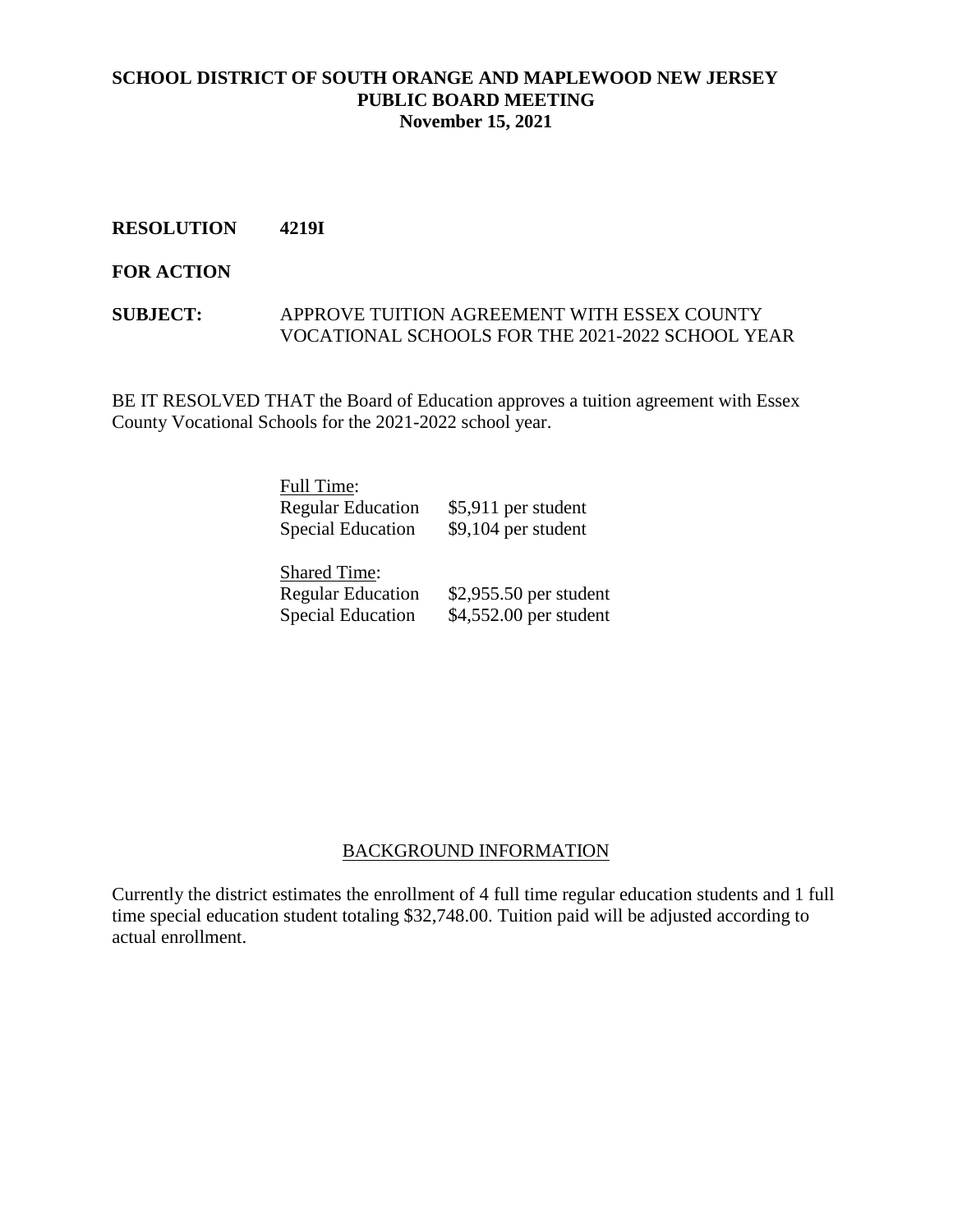# **RESOLUTION 4219J**

### **FOR ACTION**

**SUBJECT:** APPROVE TUITION FOR REGULAR EDUCATION STUDENTS ATTENDING ESSEX REGIONAL EDUCATIONAL SERVICES COMMISSION'S ESSEX HIGH SCHOOL ALTERNATIVE EDUCATION PROGRAM THE 2021-2022 SCHOOL YEAR

BE IT RESOLVED THAT the Board of Education approves a tuition agreement with Essex Regional Educational Services Commission for each district resident student referred to the Essex High School for the 2021-22 school year at the following annual tuition rates:

Regular Education Program \$27,500 per year

BE IT FURTHER RESOLVED THAT the Board President, Superintendent and Board Secretary are authorized to execute and deliver any necessary contracts and reports on behalf of the Board.

### BACKGROUND INFORMATION

Essex High School is a county-wide alternative Education Program designed to serve classified and non-classified, at risk students seeking an alternative to the traditional educational program.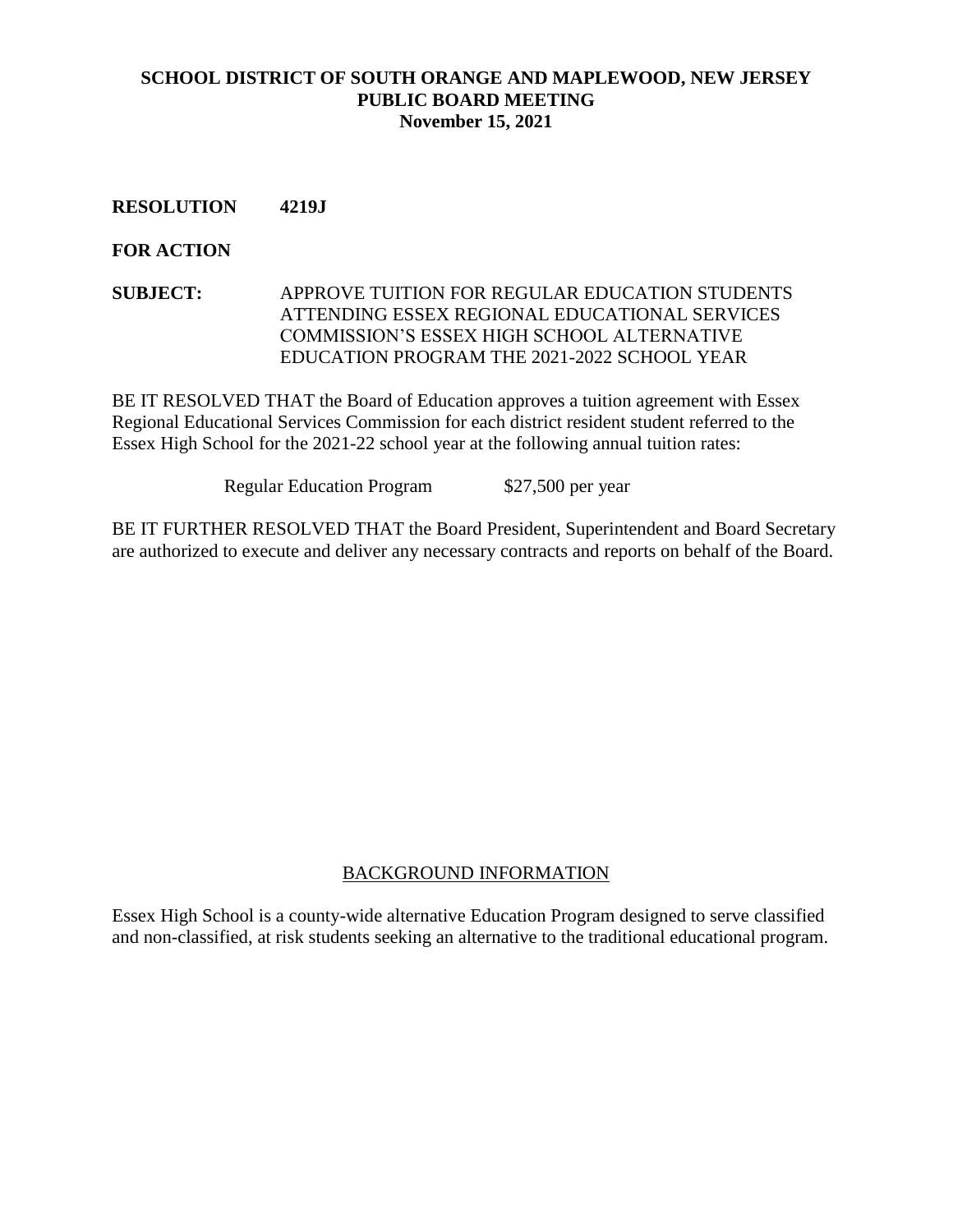### **RESOLUTION 4219K**

#### **FOR ACTION**

# **SUBJECT:** APPROVE AFFILIATION AGREEMENT WITH SETON HALL UNIVERSITY COLLEGE OF ARTS & SCIENCES DEPARTMENT OF SOCIOLOGY, ANTHROPOLOGY AND SOCIAL WORK

BE IT RESOLVED THAT the Board of Education approves an affiliation agreement with Seton Hall University, College of the Arts & Sciences Department of Sociology, Anthropology and Social Work BSW & MSW programs for the purposes of providing clinical experiences for Seton Hall University students in these programs effective August 25, 2021 through August 24, 2024.

# BACKGROUND INFORMATION

The agreement between Seton Hall University and SOMSD will allow for Seton Hall University Department of Sociology, Anthropology and Social Work BSW & MSW participants to complete a one-semester clinical experience.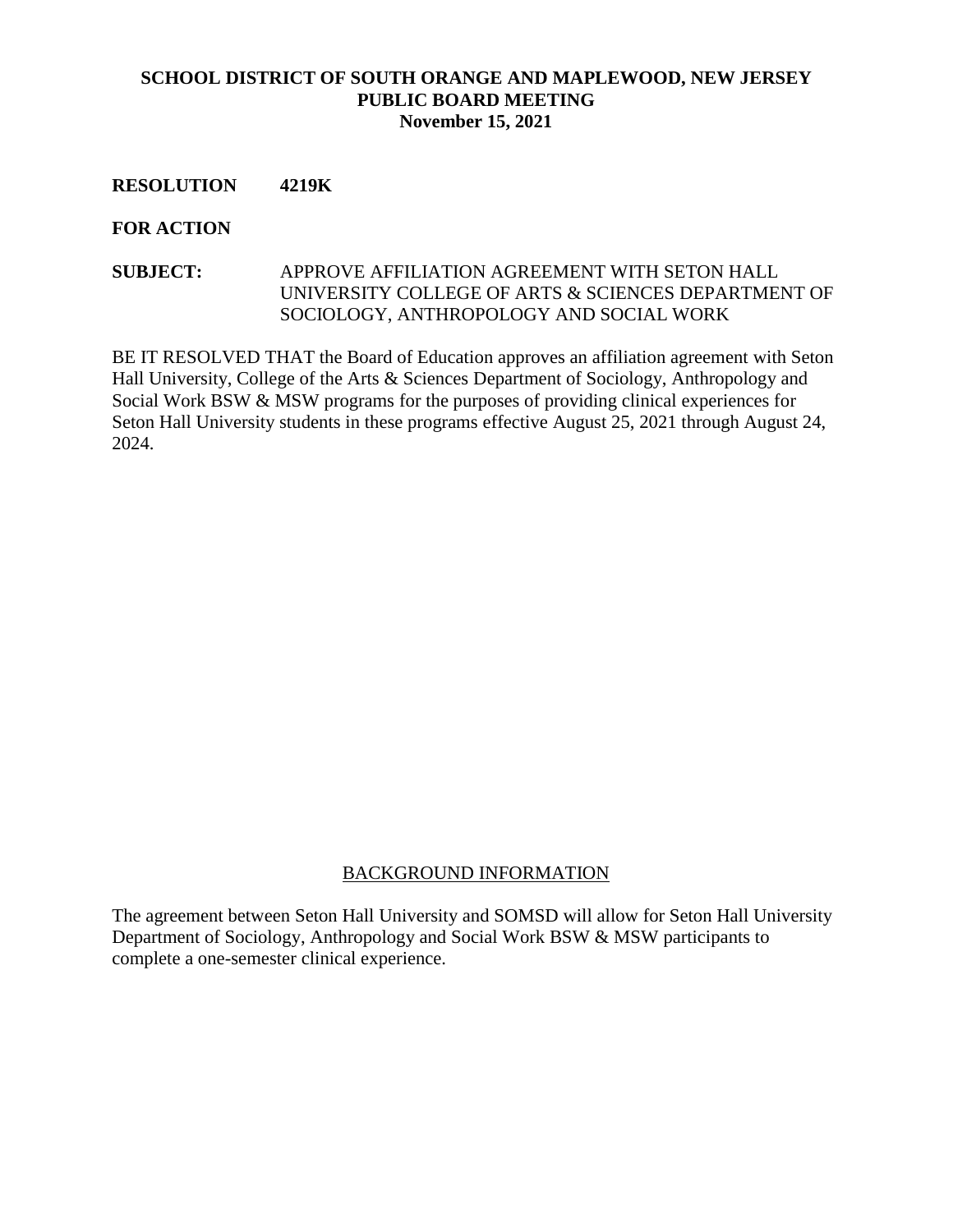#### **RESOLUTION 4219L**

#### **FOR ACTION**

#### **SUBJECT: AWARD CONTRACT FOR RENOVATIONS AND ADDITIONS TO SOUTH MOUNTAIN AND SOUTH MOUNTAIN ANNEX ELEMENTARY SCHOOLS**

BE IT RESOLVED THAT the Board of awards the contract for renovations and additions to South Mountain and South Mountain Annex Elementary Schools to G&P Parlamas Inc. of Neptune, New Jersey for the following amount:

| Base Bid        | \$18,847,107 |
|-----------------|--------------|
| Alternate AB-03 | 40,000<br>S. |
| Alternate AB-04 | 20,000<br>S. |
| Alternate AB-05 | 78,000       |
| Total           | \$18,985,107 |

#### BACKGROUND INFORMATION

Solicitation for bids was issued on September 27, 2021 and received on November 9, 2021. Bid packages were requested by 51 companies and returned by 8.

| <b>SINGLE OVERALL</b>                                     | <b>BASE BID</b>                  | <b>ALTERNATE BIDS</b>                                     |                                            |                                                                                       |                                                                        |                                                            |
|-----------------------------------------------------------|----------------------------------|-----------------------------------------------------------|--------------------------------------------|---------------------------------------------------------------------------------------|------------------------------------------------------------------------|------------------------------------------------------------|
| <b>CONTRACT</b>                                           |                                  |                                                           |                                            |                                                                                       |                                                                        |                                                            |
|                                                           |                                  | $AB-01$                                                   | $AB-02$                                    | $AB-03$                                                                               | $AB-04$                                                                | $AB-05$                                                    |
|                                                           | <b>Includes</b><br>Allowance AL- |                                                           |                                            |                                                                                       |                                                                        |                                                            |
|                                                           | 01 to AL-03<br>\$300,000.00      | South<br>Mountain<br>Elementary<br>School -<br><b>VCT</b> | South<br>Mountain<br>Annex -<br><b>VCT</b> | South<br>Mountain<br>Elementary<br>School -<br>Mill/Overlay<br>Exiting<br>Parking Lot | South<br>Mountain<br>Annex -<br>Mill/Overlay<br>Exiting<br>Parking Lot | South<br>Mountain<br>Annex -<br>Main Office<br>Alterations |
| <b>CONTRACTOR</b>                                         |                                  | <b>DEDUCT</b>                                             | <b>DEDUCT</b>                              | <b>ADD</b>                                                                            | <b>ADD</b>                                                             | <b>ADD</b>                                                 |
| <b>ALNA Construction Corp</b>                             | \$19,899,271.00                  | \$30,000.00                                               | \$9,000.00                                 | \$46,000.00                                                                           | \$26,000.00                                                            | \$115,000.00                                               |
| The Bennett Company                                       | \$19,982,000.00                  | \$50,000.00                                               | \$20,000.00                                | \$40,000.00                                                                           | \$20,000.00                                                            | \$80,000.00                                                |
| Brockwell & Carrington Contractors                        | \$19,995,000.00                  | \$31,000.00                                               | \$9,500.00                                 | \$40,000.00                                                                           | \$22,000.00                                                            | \$115,000.00                                               |
| G&P Parlamas, Inc.                                        | \$18,847,107.00                  | \$35,000.00                                               | \$12,000.00                                | \$40,000.00                                                                           | \$20,000.00                                                            | \$78,000.00                                                |
| <b>Intercontinental Construction</b><br>Contracting, Inc. | \$19,519,110.00                  | \$90,990.00                                               | \$51,669.00                                | \$168,660.00                                                                          | \$69,930.00                                                            | \$91,881.00                                                |
| M&M Construction Company, Inc.                            | \$20,210,000.00                  | \$35,000.00                                               | \$12,000.00                                | \$45,000.00                                                                           | \$25,000.00                                                            | \$150,000.00                                               |
| Northeastern Interior Services                            | \$21,850,000.00                  | \$44,000.00                                               | \$14,000.00                                | \$44,000.00                                                                           | \$22,000.00                                                            | \$130,000.00                                               |
| Vanas Construction Co., Inc.                              | \$19,346,000.00                  | \$67,500.00                                               | \$22,500.00                                | \$42,000.00                                                                           | \$23,100.00                                                            | \$98,000.00                                                |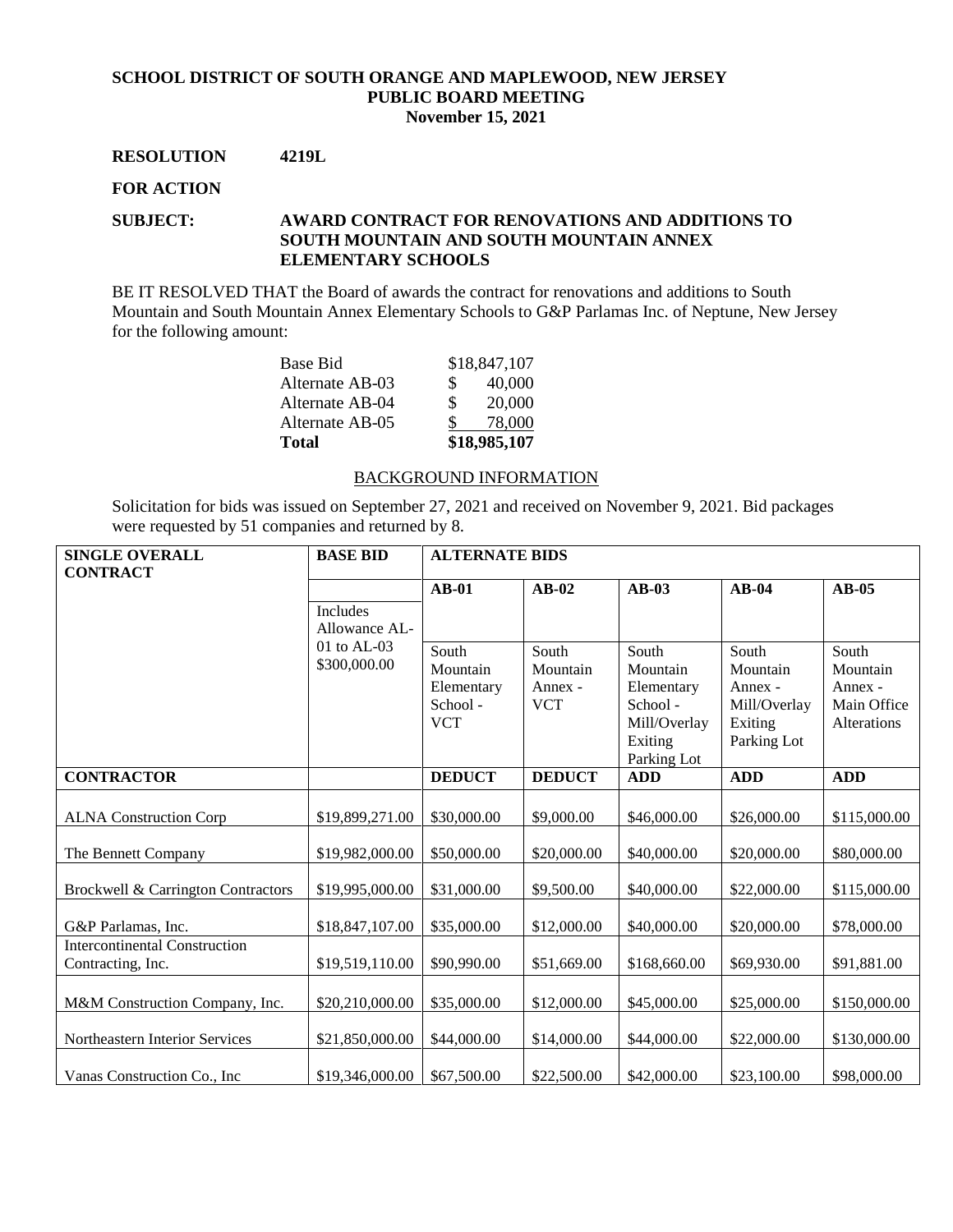**RESOLUTION 4219M**

### **FOR ACTION**

**SUBJECT:** CANCEL CONTRACT WITH PRECISION HR NEW JERSEY, INC.

BE IT RESOLVED THAT the Board of Education cancels the contract with Precision HR New Jersey, Inc. for lunch monitors due to lack of staffing effective January 1, 2022.

# BACKGROUND INFORMATION

The contract is cancelled because the company is unable fulfill the requirements as per the bid award.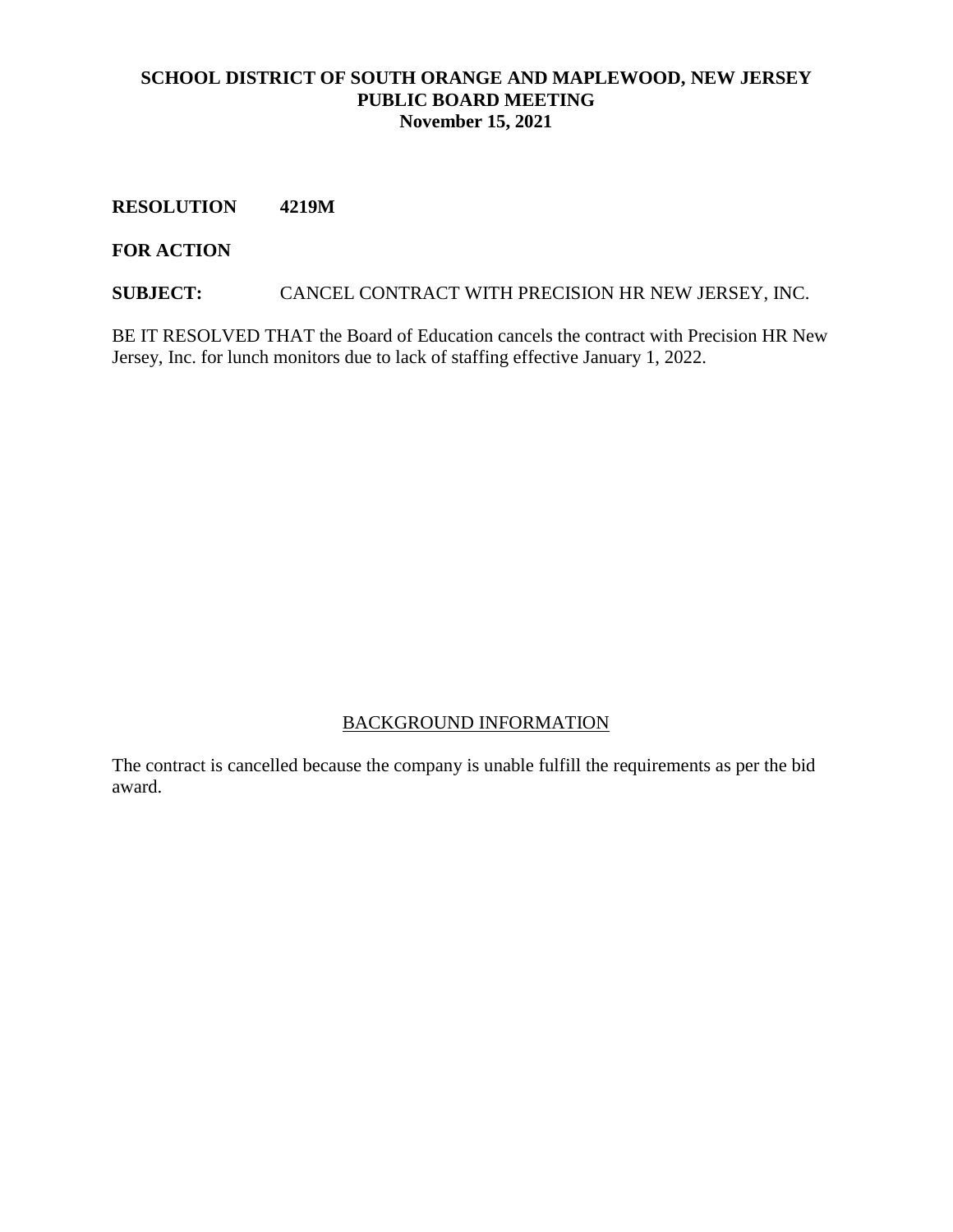#### **RESOLUTION 4219N**

#### **FOR ACTION**

# **SUBJECT: RESOLUTION DETERMINING THE FORM AND OTHER DETAILS OF \$32,986,000 AGGREGATE PRINCIPAL AMOUNT OF SCHOOL BONDS, SERIES 2021 OF THE BOARD OF EDUCATION OF THE SOUTH ORANGE-MAPLEWOOD SCHOOL DISTRICT IN THE COUNTY OF ESSEX, NEW JERSEY, PROVIDING FOR THEIR SALE AND DETERMINING OTHER MATTERS IN CONNECTION THEREWITH**

BE IT RESOLVED BY THE BOARD OF EDUCATION OF THE SOUTH ORANGE-MAPLEWOOD SCHOOL DISTRICT IN THE COUNTY OF ESSEX, NEW JERSEY AS FOLLOWS:

**SECTION 1.** The \$32,986,000 School Bonds, Series 2021 of The Board of Education of the South Orange-Maplewood School District in the County of Essex, New Jersey (the "Board" when referring to the governing body and the "School District" when referring to the territorial boundaries governed by the Board) authorized by virtue of a proposal adopted by the Board on July 15, 2019 pursuant to N.J.S.A. 18A:24-1 et seq., as amended and supplemented, and specifically, N.J.S.A. 18A:24-10(b), shall be issued as School Bonds (the "Bonds"). The Bonds shall mature in the principal amounts on August 15 in each of the years as follows:

|      | <b>Principal</b> |             | <b>Principal</b> |
|------|------------------|-------------|------------------|
| Year | Amount           | <b>Year</b> | <b>Amount</b>    |
| 2023 | \$776,000        | 2035        | \$1,550,000      |
| 2024 | 815,000          | 2036        | 1,550,000        |
| 2025 | 1,070,000        | 2037        | 1,550,000        |
| 2026 | 1,125,000        | 2038        | 1,550,000        |
| 2027 | 950,000          | 2039        | 1,550,000        |
| 2028 | 1,550,000        | 2040        | 1,550,000        |
| 2029 | 1,550,000        | 2041        | 1,550,000        |
| 2030 | 1,000,000        | 2042        | 1,550,000        |
| 2031 | 900,000          | 2043        | 1,550,000        |
| 2032 | 1,550,000        | 2044        | 1,550,000        |
| 2033 | 1,550,000        | 2045        | 1,550,000        |
| 2034 | 1,550,000        | 2046        | 1,550,000        |

The Bonds shall be subject to optional redemption prior to maturity as set forth therein. The Bonds shall be twenty-four (24) in number, with one certificate being issued for each year of maturity and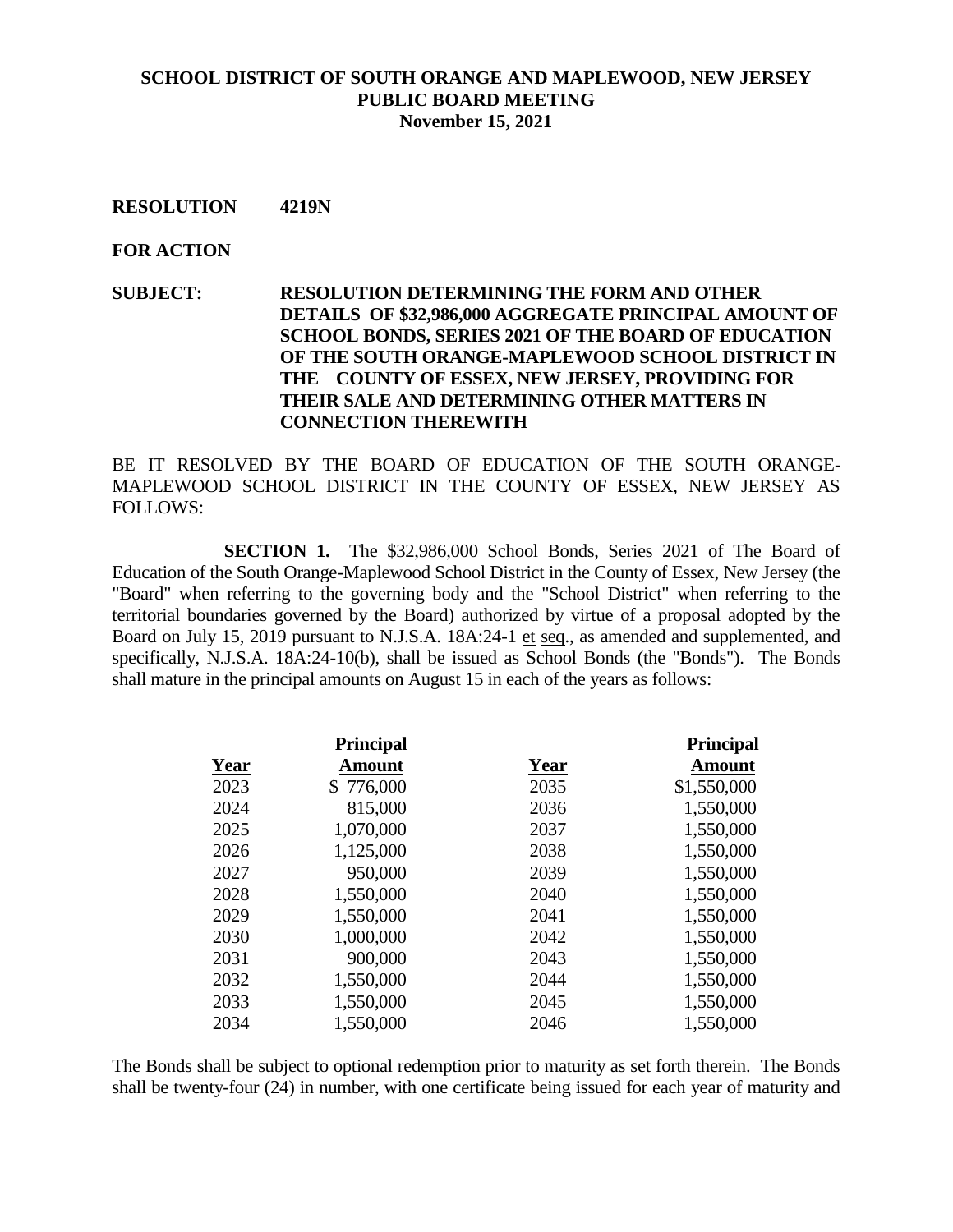shall be numbered SCH-1 to SCH-24 inclusive. The Bonds are entitled to the benefits of the New Jersey School Bond Reserve Act, 1980 N.J. Laws c. 72, as amended and supplemented.

**SECTION 2.** The Bonds will be issued in fully registered book-entry only form, without certificates. One certificate shall be issued for the aggregate principal amount of Bonds maturing in each year. Both principal of and interest on the Bonds will be payable in lawful money of the United States of America. Each certificate will be registered in the name of and held by Cede & Co., as nominee of The Depository Trust Company, New York, New York ("DTC"), which will act as securities depository for the Bonds (the "Securities Depository"). The certificates will be on deposit with DTC. DTC will be responsible for maintaining a book-entry system for recording the interests of its participants or the transfers of the interests among its participants. The participants will be responsible for maintaining records regarding the beneficial ownership interests in the Bonds on behalf of individual purchasers of such beneficial interests. Individual purchases of the beneficial interests in the Bonds may be made in the principal amount of \$1,000 each or any integral multiple thereof with a minimum purchase of \$5,000 required, through book entries made on the books and the records of DTC and its participants.

Individual purchasers of the Bonds will not receive certificates representing their beneficial ownership interest in the Bonds, but each book-entry Bond owner will receive a credit balance on the books of its nominee, and this credit balance will be confirmed by an initial transaction statement stating the details of the Bonds purchased.

The Bonds will be dated their date of delivery and will bear interest from such date, which interest shall be payable, commencing August 15, 2022 and semiannually thereafter on the fifteenth day of February and August in each year until maturity or prior redemption, at a rate or rates per annum, expressed in a multiple of one-eighth (1/8) or one-twentieth (1/20) of one per centum (1%), as proposed by the successful bidder in accordance with the Notice of Sale authorized and defined herein. The principal of and interest on the Bonds will be paid to the Securities Depository by the Board on the respective maturity dates and due dates and will be credited on the respective maturity dates and due dates to the participants of DTC as of each next preceding August 1 and February 1 (the "Record Dates" for the Bonds). The Bonds shall be executed by the manual or facsimile signature of the Board President under the official seal (or facsimile thereof) affixed, imprinted, engraved or reproduced thereon and attested by the manual signature of the Business Administrator/Board Secretary. The following matters are hereby determined with respect to the Bonds:

| Date of Bonds:                  | Date of Delivery                                                                                                                  |
|---------------------------------|-----------------------------------------------------------------------------------------------------------------------------------|
| <b>Principal Payment Dates:</b> | August 15, 2023 and each August 15<br>thereafter until maturity or prior<br>redemption                                            |
| <b>Interest Payment Dates:</b>  | Semiannually on each February 15 and<br>August 15 of each year beginning<br>August 15, 2022 until maturity or prior<br>redemption |
| Place of Payment:               | Cede & Co., New York, New York                                                                                                    |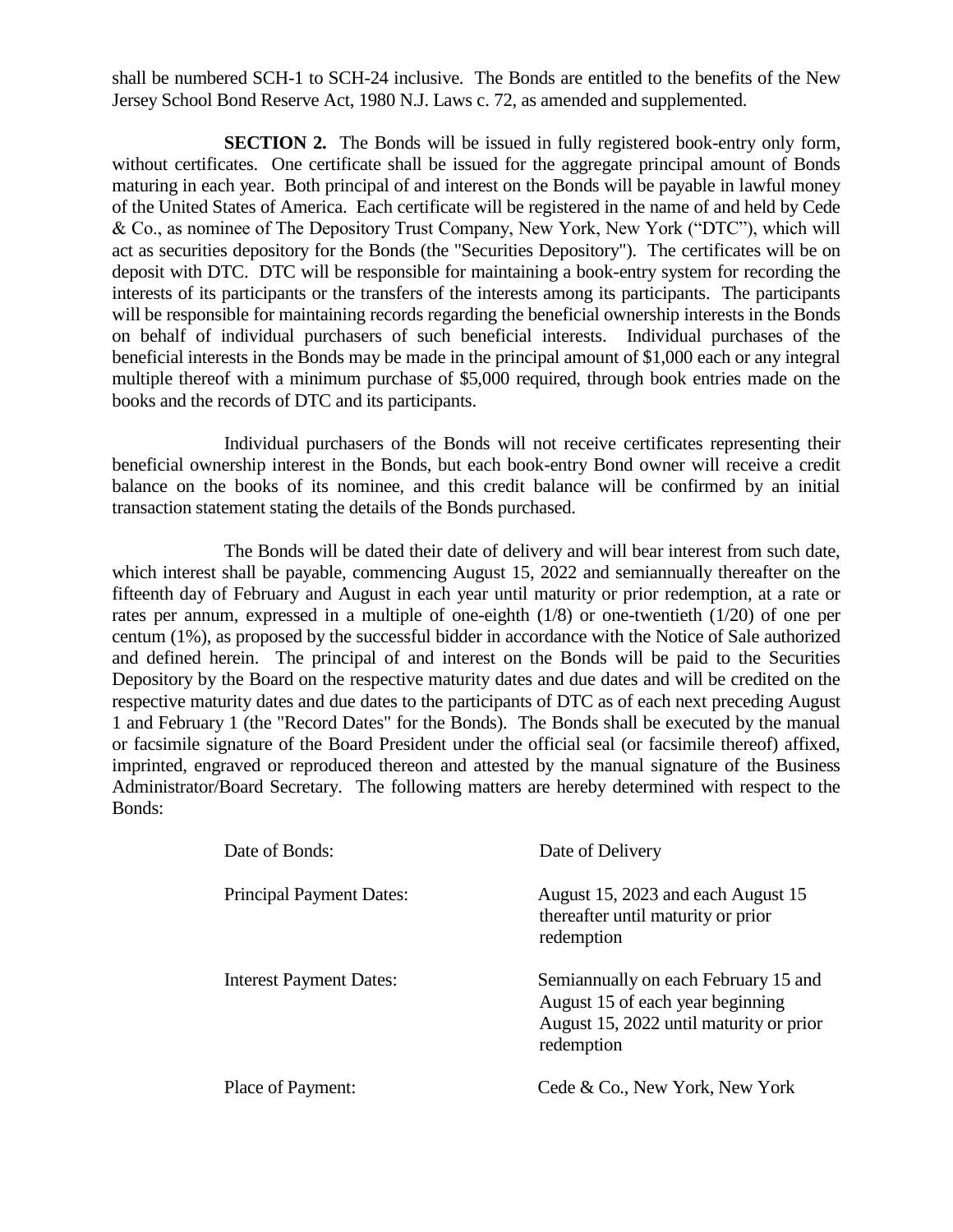**SECTION 3.** The Bonds shall be substantially in the form set forth in Exhibit A attached hereto, with such additions, deletions and omissions as may be necessary for the Board to market the Bonds in accordance with the requirements of DTC.

**SECTION 4.** The Notice of Sale (the "Notice of Sale") and the Official Form of Proposal for Bonds shall be substantially in the form set forth in Exhibit B with such additions, deletions and omissions as may be necessary for the Board to market the Bonds in accordance with the requirements of DTC.

**SECTION 5.** The Bonds shall be sold upon receipt of electronic bids on December 1, 2021 at 11:00 a.m. by the Business Administrator/Board Secretary of the Board on i-Deal's Bidcomp®/PARITY® electronic competitive bidding system ("PARITY") in accordance with the Notice of Sale authorized herein. The use of the services provided by PARITY and the fees associated therewith are hereby approved. The Business Administrator/Board Secretary or Wilentz, Goldman & Spitzer, P.A., Bond Counsel ("Bond Counsel") is hereby authorized and directed to arrange for the publication of the Notice of Sale, such publication to be not less than seven (7) days prior to the date of sale, in summary form in The Bond Buyer, a nationally recognized local government bond marketing publication devoted to financial news and municipal bonds, and the full text of such Notice of Sale in The Star-Ledger. The Board hereby delegates to and designates the Business Administrator/Board Secretary as the officer authorized to sell and to award the Bonds in accordance with the Notice of Sale authorized herein, and the Business Administrator/Board Secretary shall report in writing the results of the sale to this Board as required by law. **Furthermore, the Board hereby delegates to the Business Administrator/Board Secretary the authority to postpone and reschedule the sale of the Bonds, upon consultation with Bond Counsel, without readvertisement in accordance with the Notice of Sale authorized herein and to adjust the maturity schedule of the Bonds up to twenty-four (24) hours prior to the date of sale indicated herein, which adjustment shall not exceed ten percent (10%) of the principal amount of any maturity or in the aggregate, the overall issue.**

The Board President, the Business Administrator/Board Secretary, Bond Counsel, the Municipal Advisor, Phoenix Advisors, LLC (the "Municipal Advisor"), the Board Auditor and the Board Attorney, are each hereby further authorized and directed to do and accomplish all matters and things necessary or desirable to effectuate the offering and sale of the Bonds.

**SECTION 6.** The Bonds shall have affixed thereto a copy of the written opinion with respect to the Bonds that is to be rendered by Bond Counsel to the Board.

**SECTION 7.** The Official Statement to be distributed in preliminary form on or about November 22, 2021 (the "Preliminary Official Statement"), prepared in connection with the offering and sale of the Bonds, is hereby "deemed final" for the purposes of Rule 15c2-12, as amended and supplemented (the "Rule") promulgated by the Securities and Exchange Commission pursuant to the provisions of the Securities and Exchange Act of 1934, as amended and supplemented, with the exception of certain information permitted to be omitted thereby and is hereby approved and authorized for the information of purchasers of the Bonds, with such changes and corrections not inconsistent with the substance thereof, including those required to reflect the effect of the sale of the Bonds, as are deemed necessary and advisable by the Business Administrator/Board Secretary in consultation with Bond Counsel.

**SECTION 8.** Bond Counsel is hereby authorized and directed to arrange for the printing of the Preliminary Official Statement and the Official Statement. Bond Counsel is hereby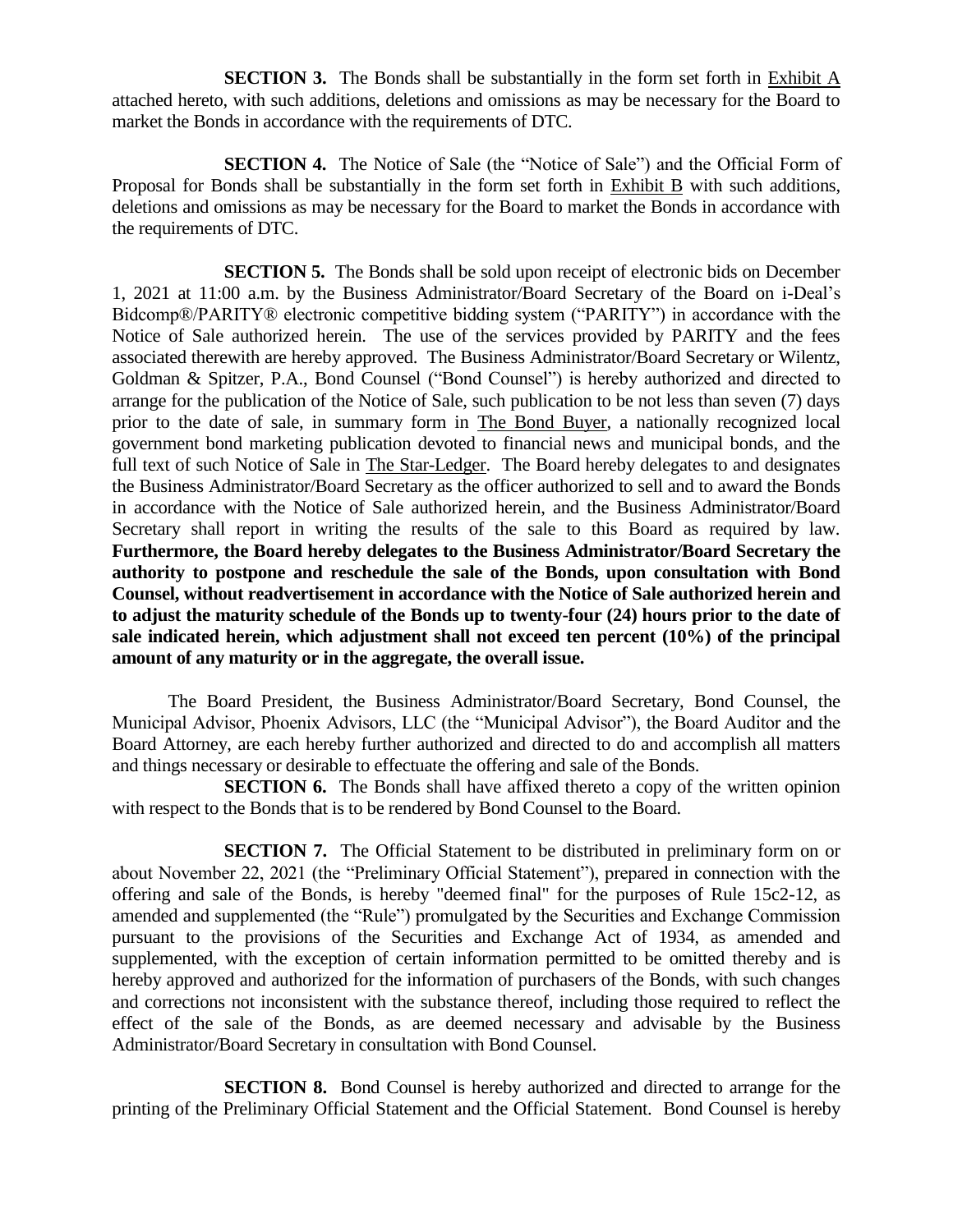authorized and directed to arrange for the distribution of the Preliminary Official Statement on behalf of the Board to those financial institutions that customarily submit bids for such Bonds. The Board President or the Business Administrator/Board Secretary is hereby authorized and directed to deliver the Official Statement to the purchaser of the Bonds for its use in connection with the sale, resale and distribution of the Bonds, where and if applicable. Bond Counsel is hereby authorized and directed to prepare the Preliminary Official Statement and the Official Statement as necessary in connection with the issuance of the Bonds, and the Board President or the Business Administrator/Board Secretary is hereby authorized and directed to execute the Official Statement and any certificates necessary in connection with the distribution of the Official Statement. Bond Counsel is hereby further authorized and directed to arrange for the printing of the Bonds.

**SECTION 9.** The Board hereby covenants that it will comply with any conditions subsequent imposed by the Internal Revenue Code of 1986, as amended (the "Code"), in order to preserve the exemption from taxation of interest on the Bonds, including, if necessary, the requirement to rebate all net investment earnings on the gross proceeds above the yield on the Bonds.

**SECTION 10.** The Business Administrator/Board Secretary, Bond Counsel, the Municipal Advisor and the Board Attorney are hereby authorized and directed to make representations and warranties, to enter into agreements and to make all arrangements with DTC, as may be necessary in order to provide that the Bonds will be eligible for deposit with DTC and to satisfy any obligation undertaken in connection therewith.

**SECTION 11.** The Board reasonably expects to reimburse itself from the proceeds of the Bonds for certain costs of the school project paid prior to the issuance of the Bonds. No funds from sources other than the Bonds have been or are reasonably expected to be reserved, allocated on a long-term basis or have otherwise been set aside by the Board, or any member of the same "Controlled Group" as the Board, within the meaning of Treasury Regulation Section 1.150- 1(e), pursuant to their budget or financial policies with respect to any expenditures to be reimbursed. This Section 11 is intended to be and hereby is a declaration of the Board's official intent to reimburse any expenditures toward certain costs of the school project, as described above, to be incurred and paid prior to the issuance of the Bonds in accordance with Treasury Regulation Section 1.150-2, and no further action (or inaction) will be an abusive arbitrage device in accordance with Treasury Regulation Section 1.148-10 to avoid, in whole or in part, arbitrage yield restrictions or arbitrage rebate requirements under Section 148 of the Code. The proceeds of the Bonds used to reimburse the Board for any expenditures toward certain costs of the school project to be financed by the Bonds will not be used directly or indirectly (i) to "refund" an issue of governmental obligations within the meaning of Treasury Regulation Section 1.150-1(d), (ii) to create or increase the balance in "replacement proceeds", within the meaning of Treasury Regulation Section 1.148-1 of the Bonds, or any other Bond issue, with respect to any obligation of the Board or to replace funds or (iii) to reimburse the Board for any expenditure or payment that was originally paid with the proceeds of any obligation of the Board (other than borrowing by the Board from one of its own funds or the funds of a member of the same "Controlled Group" within the meaning of Treasury Regulation Section 1.150-1(e)). The Bonds used to reimburse the Board for any expenditures toward certain costs of the school project, as described above, will be issued in an amount not to exceed \$32,986,000. The costs to be reimbursed with the proceeds of the Bonds will be "capital expenditures" in accordance with the meaning of section 150 of the Code and Treasury Regulation Section 1.150-1. This section shall take effect immediately, but will be of no effect with regard to